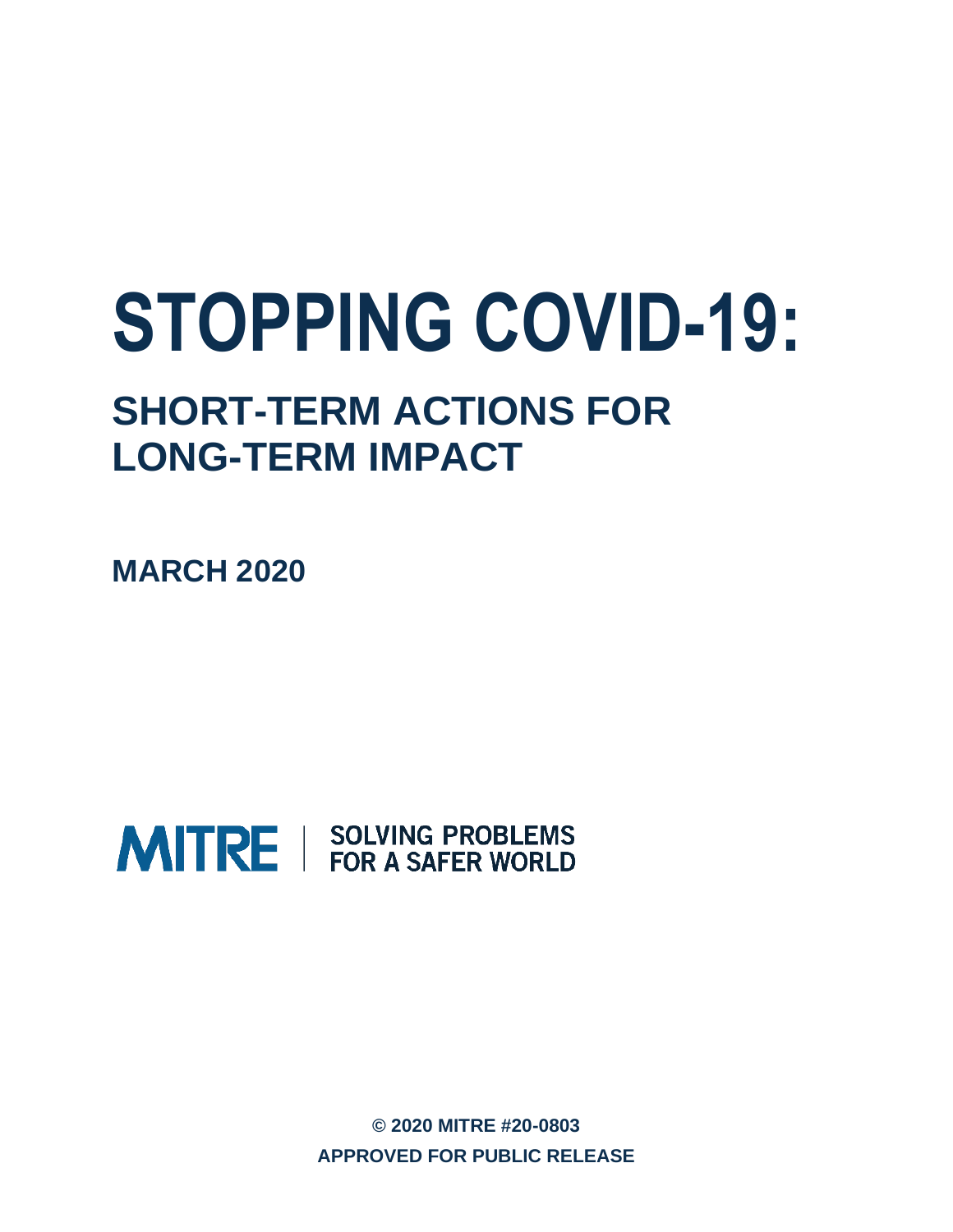# **STOPPING COVID-19: SHORT-TERM ACTIONS FOR LONG-TERM IMPACT**

*MITRE's mission-driven teams are dedicated to solving problems for a safer world. Through our publicprivate partnerships and federally funded R&D centers, we work across government and in partnership with industry to tackle challenges to the safety, stability, and well-being of our nation*.

*This memo is put together by MITRE's infectious disease analytics team, which projected the trajectory and consequences of the Ebola outbreak, as well as other epidemiological events. We base our recommendations on quantitative analysis and modeling developed for prior epidemics, yet tailored and advanced for COVID-19.* 

- The COVID-19 pandemic presents an imminent and severe threat to the lives of our citizens, the American healthcare system, and the economy. The purpose of this paper is to recommend **measures that U.S. leaders can and should take right now to limit the course of COVID-19**.
- **National, state, and local leaders can and must institute significant social distancing** through Non-Pharmaceutical Interventions (NPIs) in order to reduce the spread of COVID-19.
- We believe that we need to **reduce the human-to-human contact rate of Americans by 90 percent** to stop this epidemic.
- The emergency policies outlined in this brief are essential for the health and economic security of U.S. citizens. While they may appear painful, costly, and intrusive, these measures are critically important to suppress, and eventually eliminate, the spread of COVID-19 among Americans.

# **WHY IS AGGRESSIVE AND MULTI-FACETED SOCIAL DISTANCING CRITICAL RIGHT NOW?**

Without social distancing, the rapidly escalating COVID-19 infection rate in the United States will result in significant morbidity and mortality for a large percentage of American citizens within months. As of March 18, 2020, there were more than 7,600 confirmed infections in the United States. The rate of increase in domestic cases (which varies somewhat from day-to-day depending upon how you measure) is now estimated to be in the range of 25 to 40 percent per day near to or eclipsing the alarming rates of case growth occurring in France and Italy, where governments have recently instituted strict social distancing actions to prevent further transmission. Our work suggests that without significant social distancing in the United States, the COVID-19 virus could infect millions within months.

We believe that U.S. case counts are likely underrepresented due to an inadequate domestic testing infrastructure; further, as testing accelerates, the number of confirmed cases will jump.

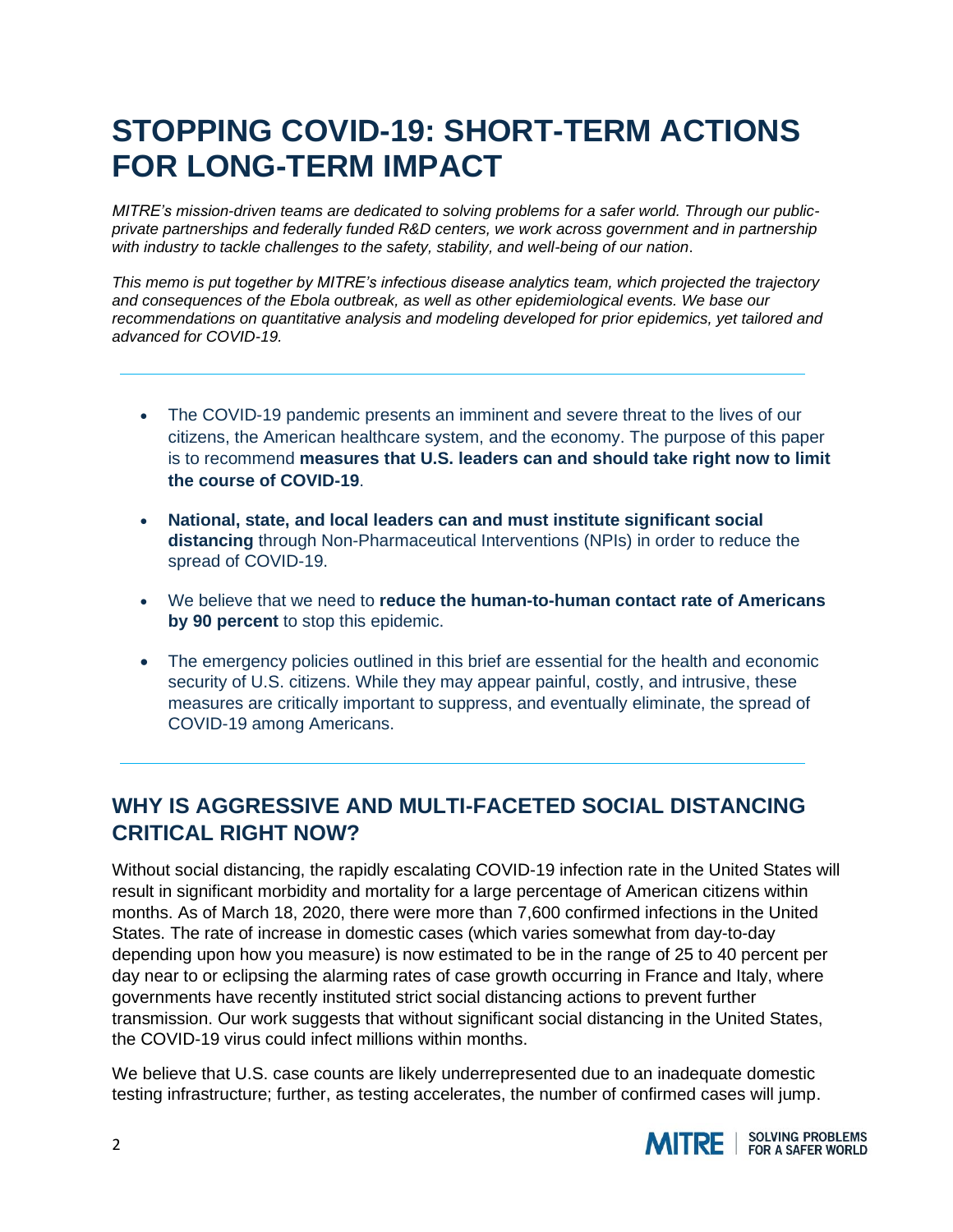Some efforts at social distancing are taking place in the form of select state-wide school closings and the cancellation of large events; the federal government has suspended air travel from many countries where COVID-19 is spreading.

While many NPIs are in place locally, the challenge going forward is to make such measures widespread, intensive, and consistent across the country. It's important to note that due to the limited testing capabilities and long duration of asymptomatic infection, existing scattered and inconsistent NPI policies will not be sufficient to curb the spread of COVID-19. The United States needs to implement a more impactful and coordinated set of actions to 1) significantly reduce the contact rate across the U.S. population in order to slow and eventually eliminate COVID-19 in the U.S., and 2) suppress a later resurgence of COVID-19.

While the challenges seem overwhelming, Hong Kong, Singapore, and other nations and jurisdictions have taken proactive actions that have successfully limited the velocity of transmission among their population. However, they acted after very few cases emerged in or around their borders. We already have thousands of confirmed cases in the United States and likely far more unconfirmed, so we will, in all likelihood, have to do much more than Singapore and Hong Kong to suppress case expansion.

This document outlines the risks of COVID-19 domestically and illustrates that the contact rate across the U.S. population needs to be significantly reduced—by as much as 90 percent—to contain this epidemic. We offer an ordered list of measures that federal, state, and local leaders can and should enact in a widespread and synchronized manner to stop the spread of COVID-19. Separate and more extensive analyses that support the assertions and results presented in this document exist and are available.

## **THE IMPERATIVE**

COVID-19 has an observed reproduction number and mortality rate similar to those estimated for the Spanish Flu of 1918.

There is debate as to the exact observed reproduction number and the case fatality rate of COVID-19, but in combination, published estimates point to an epidemic that is approximately as dangerous as the Spanish Flu that infected 500 million people and killed 50 million worldwide. That flu resulted in 675,000 deaths in the United States alone. At the time, the world's population was only 1.8 billion, and the U.S. population was 103 million. While the scientific community has evolved its ability to care for patients over the last century, we are living in a world with a much higher rate of population mobility and travel flows. We believe that already implemented and expected social distancing actions, although scattered and inconsistent both within the United States and abroad, will have a beneficial impact on the propagation of the virus. But, it is difficult to ascertain to what degree. As such, we should be cautious not to extrapolate from the outcomes of the Spanish Flu.

The analyses presented here are based on reported and confirmed cases, which we believe significantly underrepresent the actual number of active domestic COVID-19 infections. We believe that COVID-19 cases are currently underrepresented in large part due to our current limited testing capability and the multi-day period of asymptomatic infectivity associated with the COVID-19 pathogen.

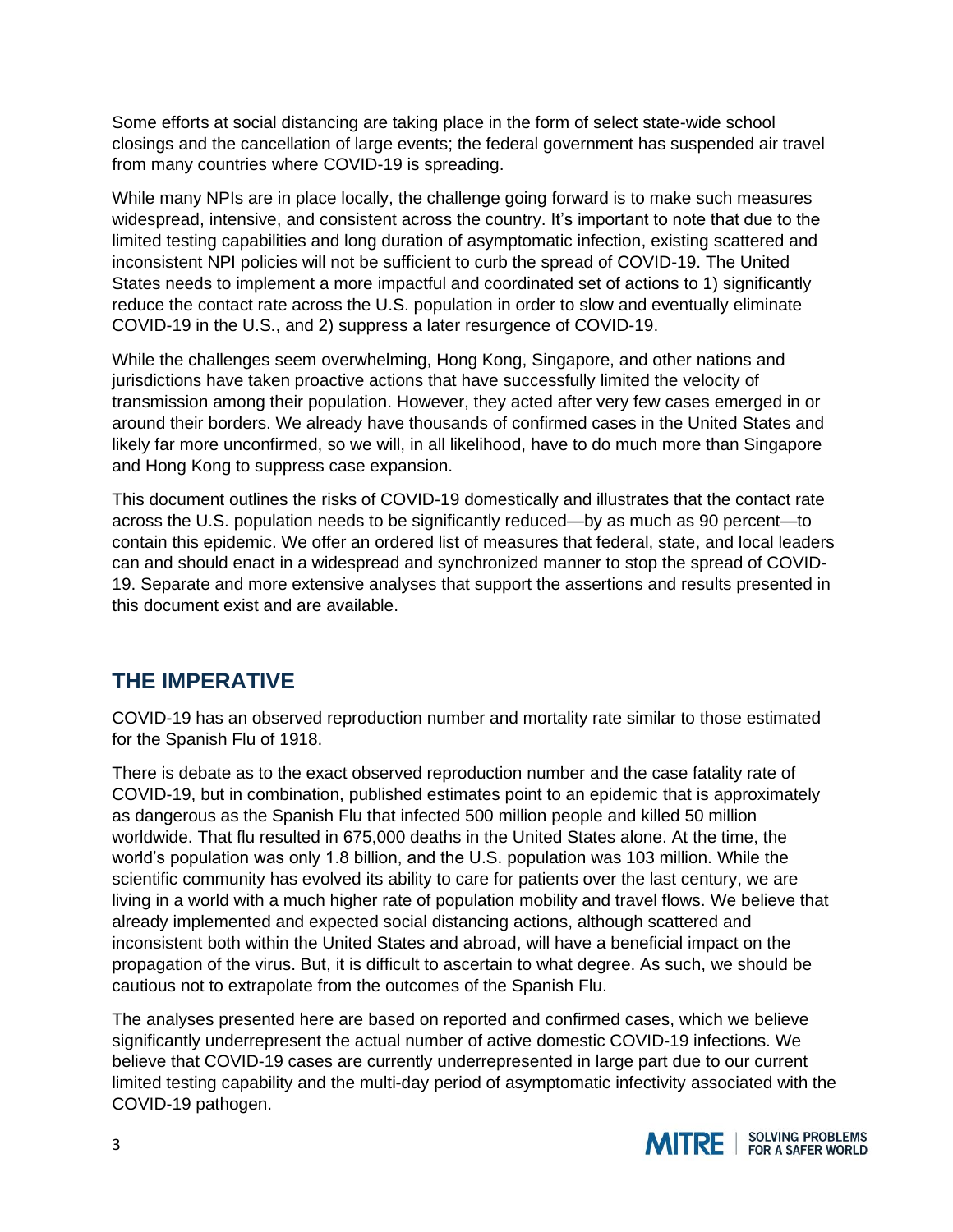The case fatality rate (CFR) for COVID-19 is estimated to be in the range of a half percent to greater than one percent of those infected. CFR is notoriously difficult to compute because of the latency between exposure, illness, and death, along with the aforementioned difficulty of case confirmation. To get a truly accurate CFR, estimates require a comprehensive case confirmation infrastructure and the ability to track individual patient outcomes, both of which have been challenging in the current environment. Based on the current velocity of COVID-19 progression in the United States, the CFR in the range above would mean thousands to tens of thousands of fatalities domestically and an unbearable strain on our healthcare system within a very short time. Such a scenario would tax our ability to care for both COVID-19 and other patients and would come with significant accompanying damage to our economic security.

# **POLICY OPTIONS TO SLOW AND STOP COVID-19**

Pharmaceutical solutions, including vaccines and treatments for COVID-19, have been reported to take 12-18 months to develop. In the interim, we must slow the pace of infection, through the widespread implementation of social distancing actions. To truly suppress the progression of COVID-19, which is propagated through person-to-person transmission, the U.S. population's contact rate must be significantly reduced through mobility restrictions and other means of social distancing. These measures include restricting domestic and international travel, encouraging the closure of certain businesses, incenting work-at-home policies, closing schools and universities, canceling concerts and sporting events, limiting numbers in restaurants and other social gathering places, and, in extreme situations, incentivizing quarantine-related actions. **We estimate that we will have to reduce the human-to-human contact rate of our citizens by approximately 90 percent to successfully suppress COVID-19.**

# **IMMEDIATE ACTION IS REQUIRED**

The temptation for many government leaders is to delay the implementation of aggressive social distancing measures in order to minimize economic costs and social disruption. Such an approach is fundamentally short-sighted and dangerous. Despite hesitation on the part of many government entities, many of the largest corporations in the United States have implemented voluntary and significant social distancing actions.

The progression of infections in Singapore and Hong Kong, where moderate social distancing measures were enacted very early in the epidemic, occurred much more slowly compared to progression rates in Italy and Iran, both of which waited to enact NPI measures. Late NPI measures forced Italy to enact highly disruptive and draconian quarantine actions, and the results are yet to be seen.

The velocity of an outbreak in a specific region is characterized by a construct known as doubling time. This value describes the number of days, on average, required for the number of cases to double in a given area. This measure can describe disease behavior worldwide, in a country, or even in a smaller region such as a state. For our purposes, we will discuss doubling time at a national level.

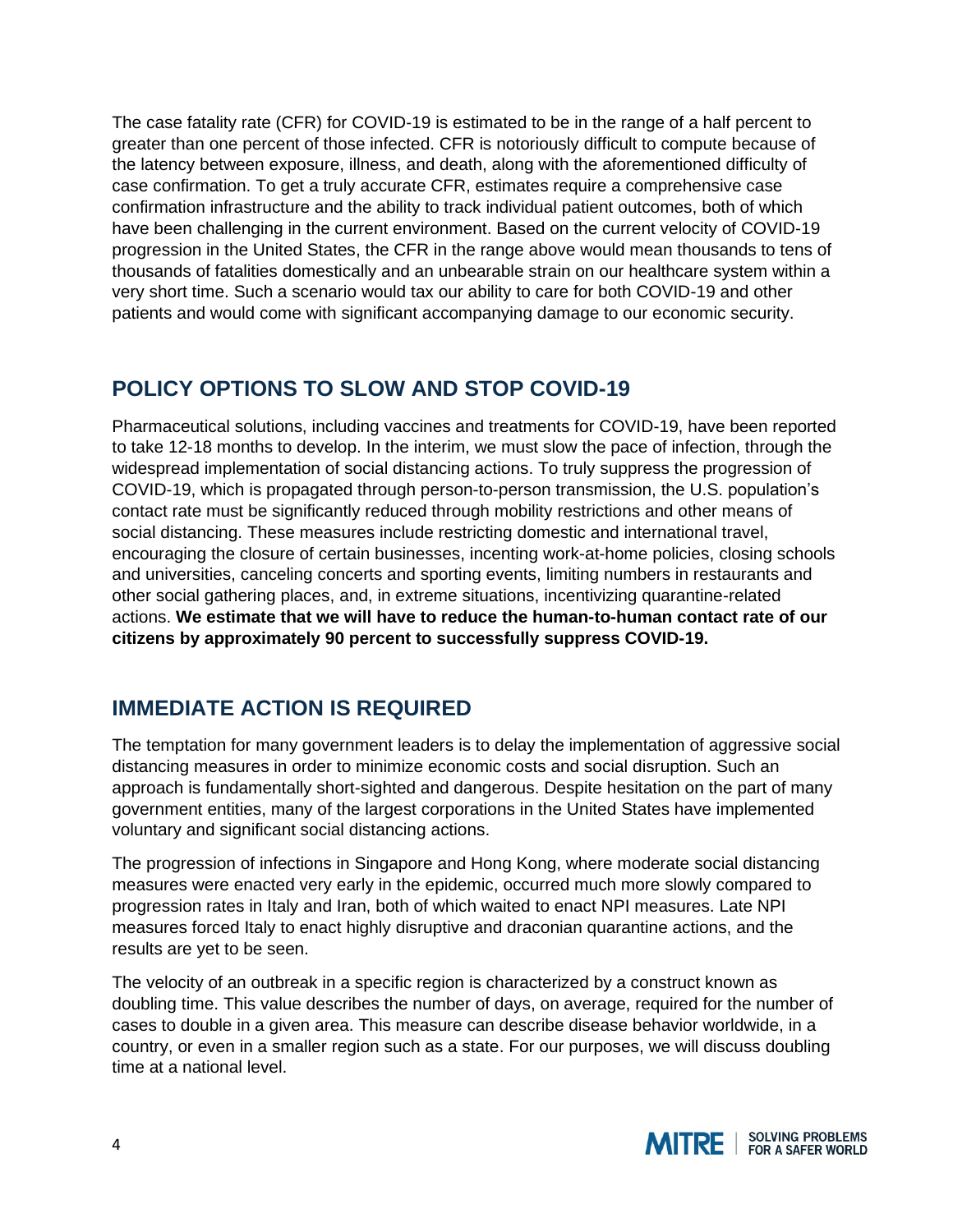Below, we have calculated doubling time for several nations, on a trailing, rolling 10-day basis, based on March 14 case values. A decline in doubling time indicates that the infection rate is accelerating (cases double in fewer days), while an increase of doubling time indicates that the regional infection rate is slowing. Ideally, when NPIs are implemented aggressively in a region and after some period of delay, doubling times should begin to increase in a matter of days, weeks, or months, depending upon the severity of the local epidemic and the degree of social distancing prescribed by the NPIs. Given the number of NPIs already being enacted or implemented across the country, one should be cautious not to extrapolate growth rates from trailing statistics.

Table 1 shows the current 10-day lagging doubling times for COVID-19 for several countries.

| Country                                  | <b>South</b><br><b>Korea</b> | Singapore | ∣ Japan | <b>Hong</b><br>Kong | <b>Iran</b> | <b>Italy</b> | <b>France</b> | <b>United</b><br><b>States</b> |
|------------------------------------------|------------------------------|-----------|---------|---------------------|-------------|--------------|---------------|--------------------------------|
| <b>Doubling</b><br><b>Time</b><br>(days) | 23.33                        | 11.61     | 7.78    | 23.33               | 5.38        | 3.18         | 2.33          | 1.75                           |

#### **Table 1: 10-Day Lagging Doubling Times for COVID-19 for Eight Countries (March 12)**

As depicted in the following graphs, doubling time increased rapidly in both Singapore and Hong Kong, when these countries implemented a set of NPIs early on.

The United States continues to show a very short doubling time with no improvement to date, due to what we believe are spotty and not well-coordinated social distancing actions. However, these values are very sensitive to starting assumptions and are trailing statistics, and should not be used to extrapolate forward values. In addition, the many NPIs being implemented around the country in recent days should, over time, have some beneficial impact on doubling times in the United States.

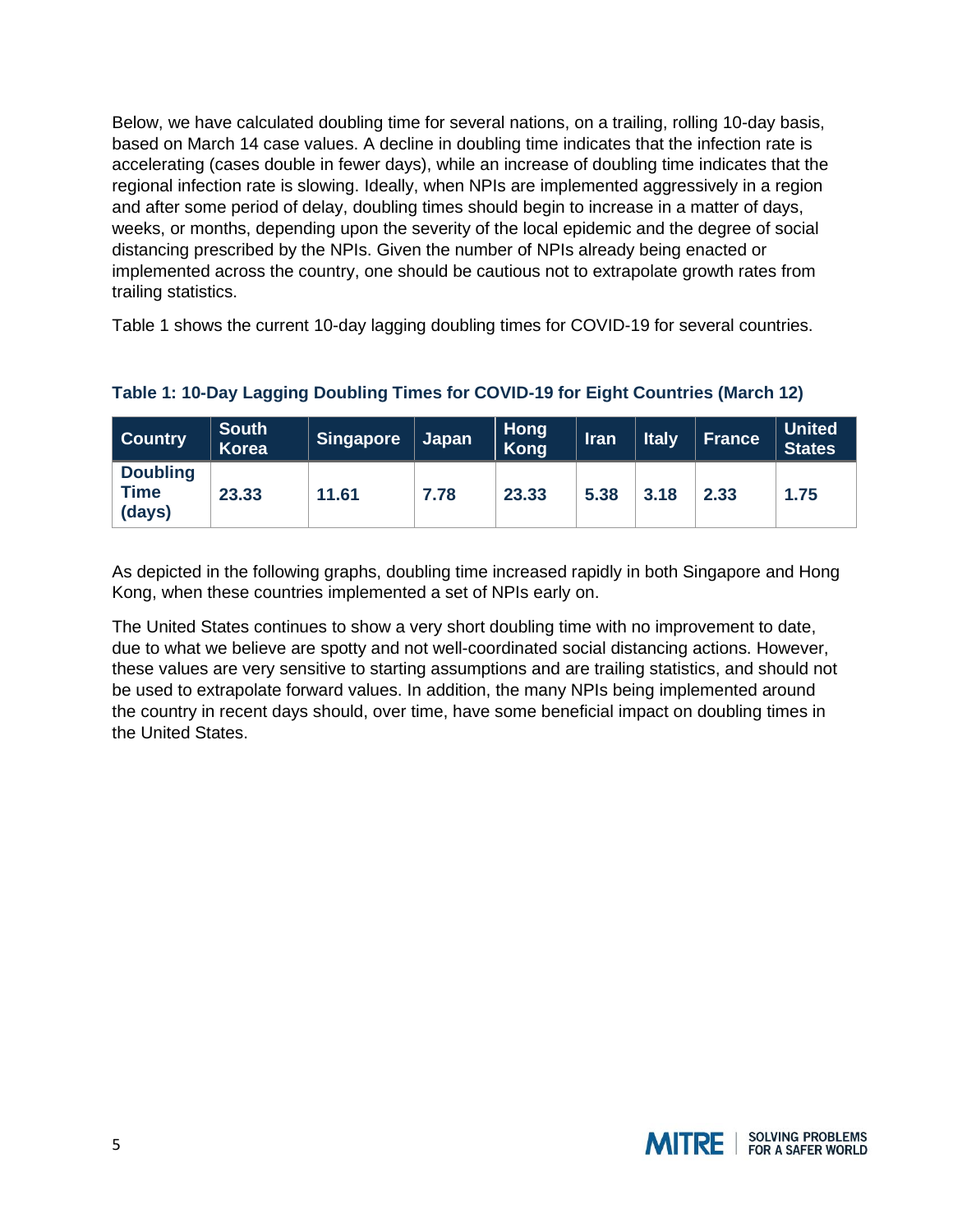

#### **Figure 2: Derived Rolling 10-Day Average Doubling Rates for Seven Countries and Hong Kong**

*It is important to understand that Singapore's recent decline in doubling time, which can be observed in the graph above, is due to the "importation of cases" to Singapore from Indonesia and Europe versus a failure of implemented NPIs. The very low case counts in Singapore exaggerate this effect on doubling times from these imported cases.*

# **WHY ACT NOW?**

 $10$  $20$  40

 $10$ 

 $\overline{20}$ 

30

As measured on March 12, on a trailing basis, the United States showed the worst doubling time among the nations we've observed. We are well past keeping the virus out of the country and must focus resources on limiting community transmission. In contrast, Hong Kong and Singapore acted so early they were able to focus largely on containment.

These lessons learned from other regions as well as our modeling of this and other pandemics support the implementation of early and proactive NPIs. We believe that the time to activate NPIs at a state level is not when significant cases have already appeared. Rather, **implementation should occur at the sign of the first infection** or earlier if a significant infection rate exists in neighboring states.

Moreover, as more individuals become infected, the **strains on the U.S. healthcare delivery system will be significant.** Because it typically operates at very thin margins, commercial medical delivery operations tend to run with little to no slack capacity. Hospitals generally have few or no empty beds and are staffed with precisely the number of professionals needed to meet normal demand.

As cases of COVID-19 increase, additional testing and patient care will be needed, shifting the focus of many medical professionals away from their normal duties. This, in turn, will impact the

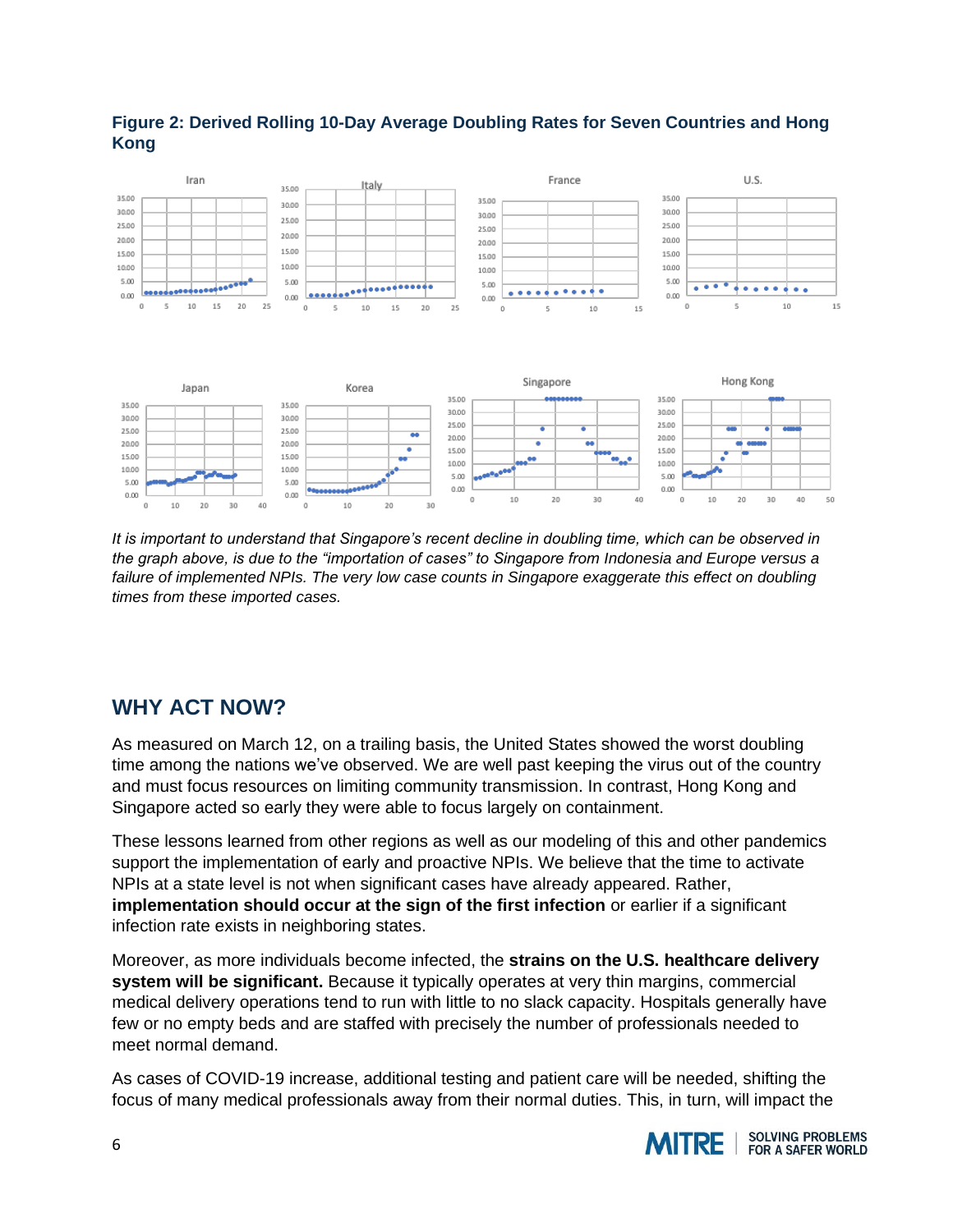many non-COVID-19 patients. However, the real stress on our healthcare system will derive from the significant resources required to treat severely ill coronavirus patients. Caring for the very ill COVID-19 population requires regular and intensive care hospital beds, medical staff, protective gear, and many other resources. An additional risk is that many healthcare workers will themselves become infected, reducing the resources to care for coronavirus patients.

One key resource is our limited supply of mechanical ventilators. Most experts today agree that **the most severely ill coronavirus patients** (estimates of the number of COVID-19 patients who will need ventilators range from two percent to six percent) **will require this medical device** until they recover or pass away (currently estimated to be ten to fourteen days). Even utilizing all existing ventilators, the United States would be unable to care for all critically ill COVID-19 patients if the number of active case counts surges significantly. In such a scenario, decisions would have to be made as to which critically ill patients will receive the ventilators and which will not.

# **A RECOMMENDED SEQUENCE OF ACTIONS FOR THE NATION**

Our models indicate that defeating the COVID-19 outbreak in the United States will require that our citizens reduce their contact rate with other citizens by 90 percent. The following is a recommended set of actions. Each of the directives regarding specific social distancing actions, if implemented widely within the United States, will individually lower the contact rate of our populace by some percentage. However, it is unlikely that the implementation of a subset of these recommended measures will get us to the 90 percent contact rate reduction that we need. In short, we believe that all or a very large percentage of the recommended NPIs must be implemented simultaneously across the entire United States. If these measures are not implemented broadly and consistently across the country, we will not reach the contact rate reduction target required to defeat COVID-19. As such, we strongly recommend that the federal government direct or mandate that the states implement these actions.

The recommended social distancing measures may have to be aggressively enforced to ensure compliance by the majority of the populace. Once these measures have been implemented broadly across the United States with accompanying enforcement, our analyses indicate that the country should experience significant slowing of the infection rate within a few months. It is important to note that our estimate of the necessary contact rate required to defeat COVID-19 may vary as we get a better understanding of the number of *actual* cases in the United States.

It's important to remember that regardless of these interventions, the case counts in the United States will likely jump in the near-term, largely due to an upcoming increase in testing capability.

#### **Specific recommendations:**

- 1. Immediately close all schools and institutions of learning in the United States regardless of location (move to remote learning where possible).
- 2. Incentivize private enterprises to implement remote work policies and ensure social distancing is maximized in operating facilities.
- 3. Support and encourage commercial food, medical, and basic supply distribution businesses to remain in operation as well as related transport and logistics operations.

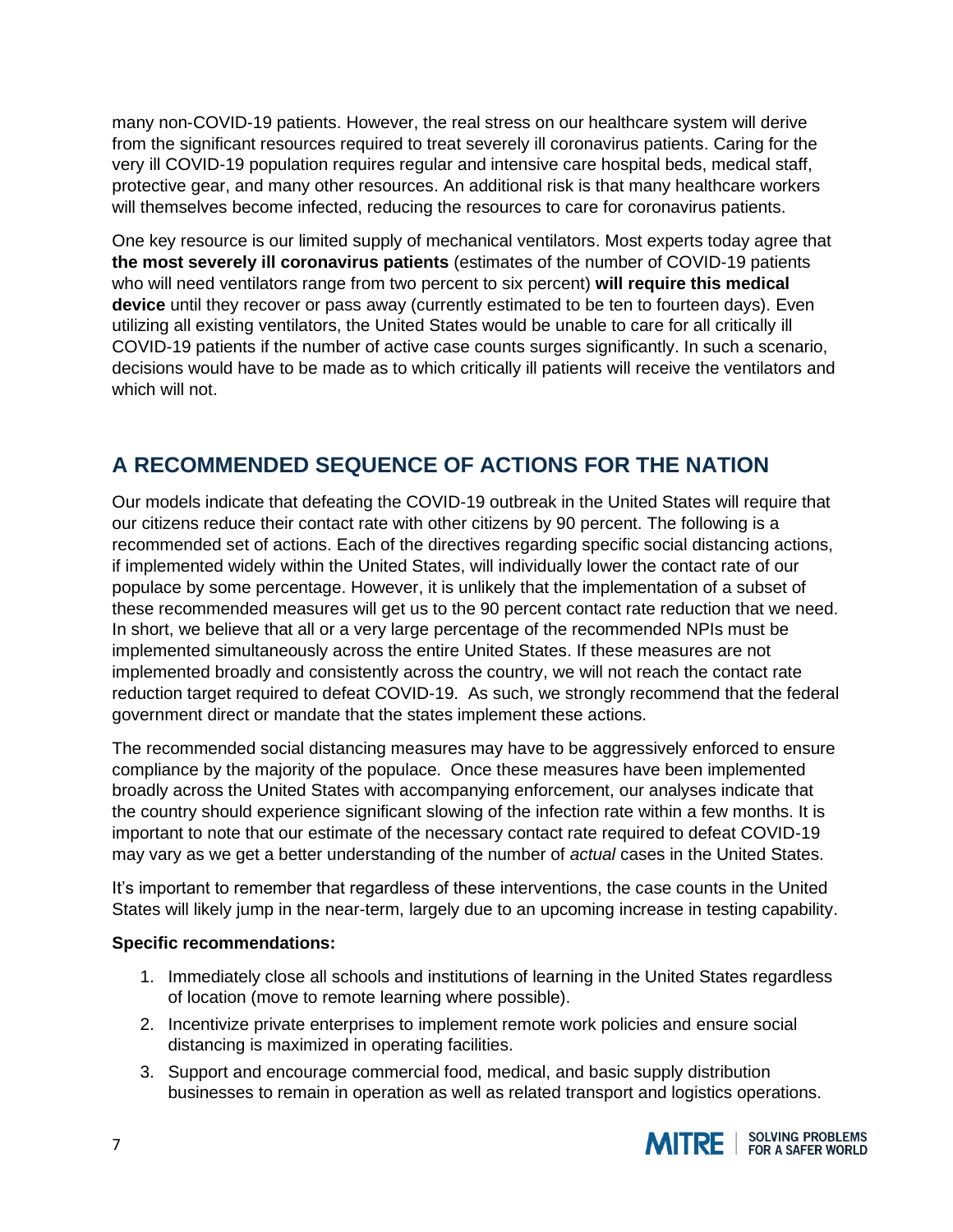Have the government ensure a sanitary environment for the production and delivery of materials and protect employees of these entities with testing and protective gear.

- 4. Shut down places of social gathering, including restaurants, bars, movie theaters, concerts, sporting events, etc.
- 5. Extend the Centers for Disease Control and Prevention recommendation to build home food supplies to everyone, not just the elderly. Provide financial support and food to those who cannot afford or are otherwise unable to do so.
- 6. Seal or restrict all U.S. borders to all forms of traffic/transport, after allowing a week for Americans to return home if they desire.
- 7. Depending upon the number of cases in a country from which an American is returning, quarantine returning citizens in hotels or other facilities, one to a room, with skeleton staff (also protected). Ensure these facilities are supplied with food, water, and communication capabilities, compensating the facility providers with federal monies.
- 8. Incentivize Americans not to leave their home for anything other than medically necessary movement or to work in support of other NPIs and U.S. critical infrastructure.
- 9. Provide compensation (net-out payments to employees) to business owners for temporarily closing non-essential businesses that require major physical presence at their facilities to operate.
- 10. Ensure that food, water, and medically necessary products and services delivery capabilities remain in place, or are extended as needed throughout the country, compensating providers appropriately.
- 11. When the observed reproduction number drops sufficiently, until all new cases are under contact tracing (depends on existing level of infections, which have to be measured carefully and continuously), begin to gradually lift implemented NPIs (epidemics die off quickly when observed reproduction rates drop well below 1). Once there are no new cases for at least one week, we can begin to lift NPIs. We must be extremely vigilant and thorough with our testing in order not to stop social distancing actions too early, or we may face a resurgence of the epidemic. We anticipate the NPIs will have to remain in place for at least three months.
- 12. Diligently monitor for residual infections and aggressively quarantine families of new patients for three weeks, providing basic services as needed. Provide consistent supports for those families during the quarantine period.
- 13. Do not unseal borders until the global pandemic is under control.
- 14. Prepare for resurgence and watch case counts for signals that a second wave of actions is needed. Make sure there is a widespread surveillance and testing capability in place to detect and monitor infections.

## **CONCLUSION**

The social distancing and related NPIs we've recommended are necessary to slow the infection rate of this epidemic to a point of eventual elimination. Doing so will preserve the health and economic security of our nation and minimize morbidity and mortality for our citizens. Once such a path of actions is laid out and broadly and clearly communicated to our citizens, and a few weeks of case progression slowing is observed and also communicated broadly, our citizens will